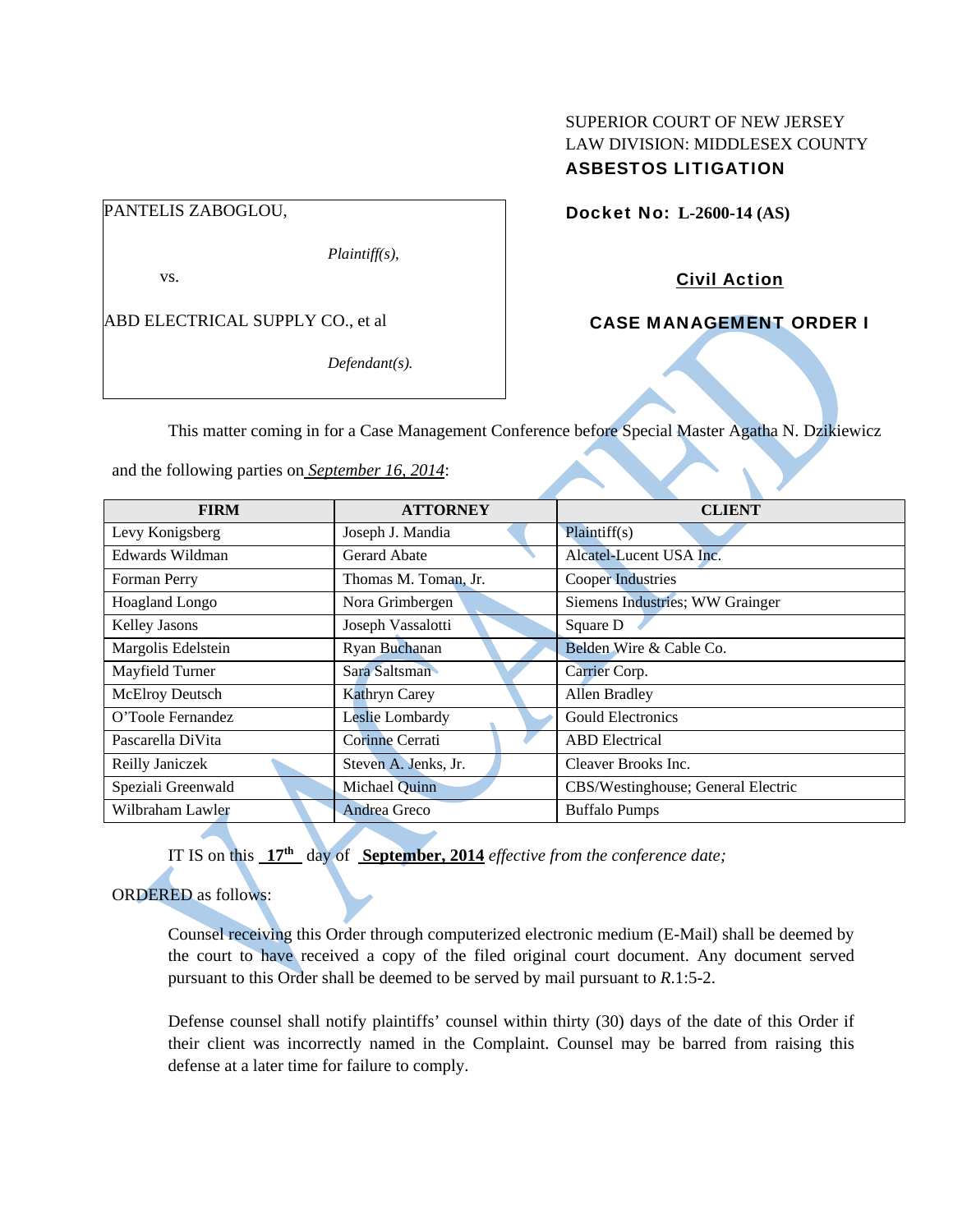### **DISCOVERY**

| September 23, 2014 | Defendants shall serve answers to standard interrogatories by this date.                                                                                                                                    |
|--------------------|-------------------------------------------------------------------------------------------------------------------------------------------------------------------------------------------------------------|
| September 26, 2014 | Plaintiff shall propound supplemental interrogatories and document requests by this<br>date.                                                                                                                |
| October 24, 2014   | Defendants shall serve answers to supplemental interrogatories and document<br>requests by this date.                                                                                                       |
| September 26, 2014 | Defendants shall propound supplemental interrogatories and document requests by<br>this date.                                                                                                               |
| October 24, 2014   | Plaintiff shall serve answers to supplemental interrogatories and document requests<br>by this date.                                                                                                        |
| November 28, 2014  | Fact discovery, including depositions, shall be completed by this date. Plaintiff's<br>counsel shall contact the Special Master within one week of this deadline if all fact<br>discovery is not completed. |
| November 28, 2014  | Depositions of corporate representatives shall be completed by this date.                                                                                                                                   |

### **EARLY SETTLEMENT**

November 28, 2014 Settlement demands shall be served on all counsel and the Special Master by this date.

# **SUMMARY JUDGMENT MOTION PRACTICE**

- December 12, 2014 Summary judgment motions shall be filed no later than this date.
- January 9, 2015 Last return date for summary judgment motions.

## **MEDICAL DEFENSE**

- November 28, 2014 Plaintiff shall serve medical expert reports by this date.
- November 28, 2014 Plaintiff is to arrange for the transfer of pathology specimens and x-rays, if any, by this date.
- January 30, 2015 Defendants shall identify its medical experts and serve medical expert reports, if any, by this date. **In addition, defendants shall notify plaintiff's counsel (as well as all counsel of record) of a joinder in an expert medical defense by this date.**

### **LIABILITY EXPERT REPORTS**

November 28, 2014 Plaintiff shall identify its liability experts and serve liability expert reports or a certified expert statement by this date or waive any opportunity to rely on liability expert testimony.

\_\_\_\_\_\_\_\_\_\_\_\_\_\_\_\_\_\_\_\_\_\_\_\_\_\_\_\_\_\_\_\_\_\_\_\_\_\_\_\_\_\_\_\_\_\_\_\_\_\_\_\_\_\_\_\_\_\_\_\_\_\_\_\_\_\_\_\_\_\_\_\_\_\_\_\_\_\_\_\_\_\_\_\_\_\_\_\_\_\_\_\_\_\_\_\_\_\_\_\_\_\_\_\_\_\_\_\_\_\_